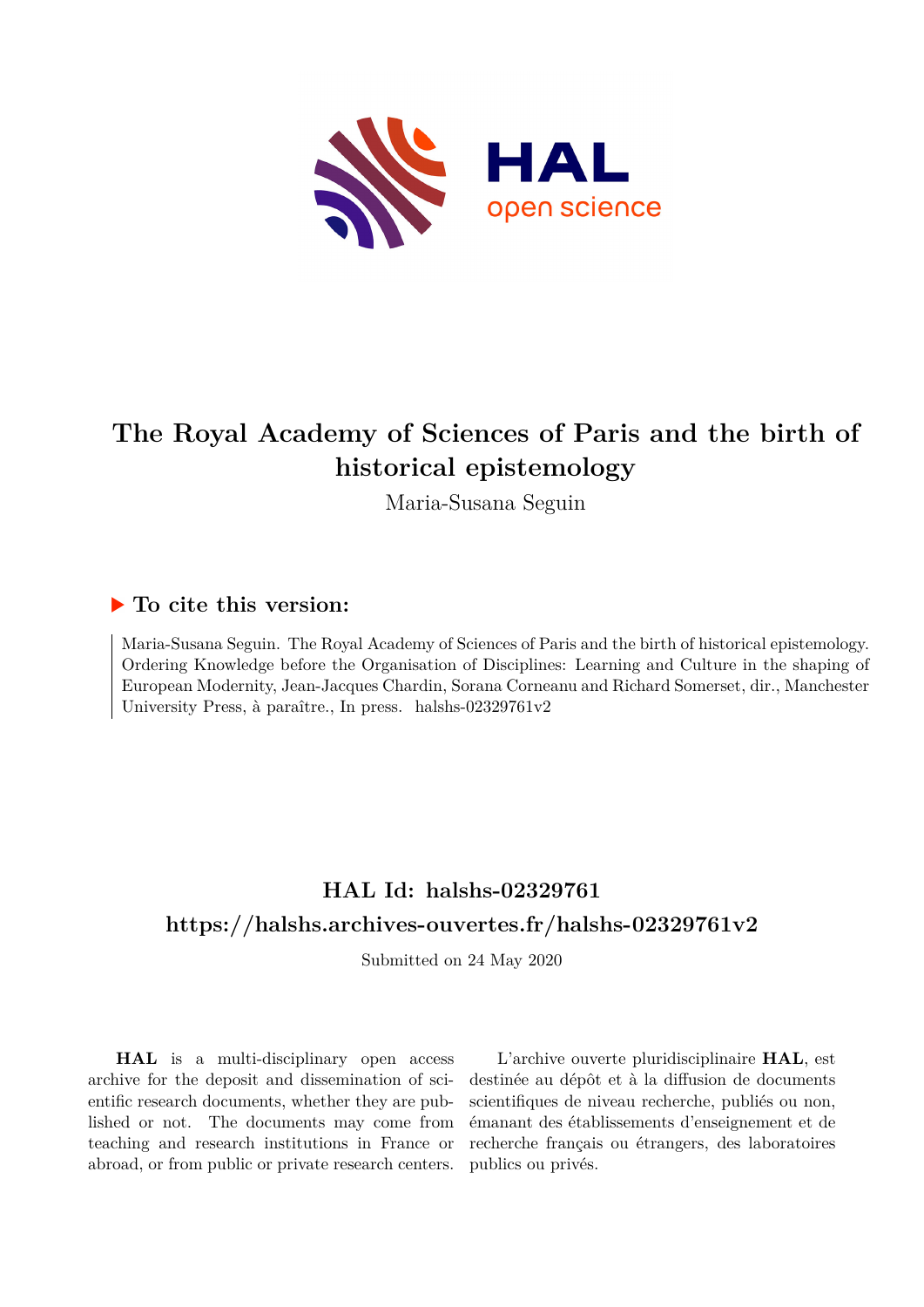## **The Royal Academy of Sciences of Paris and the birth of historical epistemology.**

Susana Seguin (Université Paul-Valéry Montpellier III / IHRIM UMR 5317-ENS Lyon / IUF)

#### **Introduction : organizing institutions, sharing knowledge.**

The history of the creation and reformation of the Royal Academy of Sciences of Paris is part of a complex set of political, scientific, economic and cultural issues that have been the subject of important studies. In 1666, Colbert, minister of Louis XIV, proposed the creation of a general Academy, which later became the Academy of Sciences, in the tradition opened by various scholarly circles of the first half of the seventeenth century<sup>1</sup>. But the changes introduced by the ministry of Louvois, which considerably weakened the institution, lead his successor, Pontchartrain, to take over the Academy, which he entrusted to his nephew, abbot Jean-Paul Bignon, already a member of the French Academy since  $1693^2$ . Pontchartrain also appointed new members, as the pace of recruitments had been considerably slowed down by Louvois. Among the new recruits were the botanist Joseph Pitton de Tournefort, the chemist Guillaume Homberg and the astronomer Giacomo Maraldi, scholars recognized and supported by members of the Academy, but also relatives of Pontchartrain and Bignon. The Marquis de l'Hôpital entered the institution in 1693, and Bernard Le Bovier de Fontenelle in 1697.

The institution was finally deeply reformed in 1699 and acquired the status of Royal Academy. The new regulations defined the different categories that would organize the work of the members of the Academy, now divided into four large groups : the honorary members, the boarders, the associates and the student academicians. The rules also set out the official functions of the director and especially the perpetual secretary, who was responsible for keeping the records of the institution and for giving the public an annual report on the activities of the society, which would be published at the same time as a selection of memoirs of academicians, in other words, the publications that we know today under the title of

í

<sup>&</sup>lt;sup>1</sup> For example the Academy of Montmor, as shown by Simone Mazauric, who also mentions the cabinet of the brothers Dupuy, the conferences of the 'Bureau des addresses' organized by Théophraste Renaudot, the academies of Mersenne and of Bourdelot, Jacques Rohault's lectures, and more. *Cf. Fontenelle et l'invention de l'histoire des sciences à l'aube des Lumières*, Paris, Fayard, 2007, p. 23-26. See also S. Mazauric « Aux origines du mouvement académique en France : protohistoire des académies et genèse de la sociabilité savante (1617-1666) », in *Académies et sociétés savantes en Europe (1650- 1800)*, Daniel Odon-Hurel et Gérard Laudin eds, Paris, Champion, 2001, p. 35-47.

<sup>2</sup> René Taton, *Les Origines de l'Académie des Sciences*, Paris, Palais de la Découverte, 1966 ; Roger Hahn, *L'Anatomie d'une institution scientifique. L'Académie des sciences de Paris, 1666-1803*, Paris, éd. des Archives contemporaines, 1993. Éric Brian and Christiane Demeulenaere-Doutère, eds., *Histoire et mémoire de l'Académie des sciences. Guide de recherche*, Londres — Paris — New York, Lavoisier, coll. Tec & Doc, 1996, 449 p.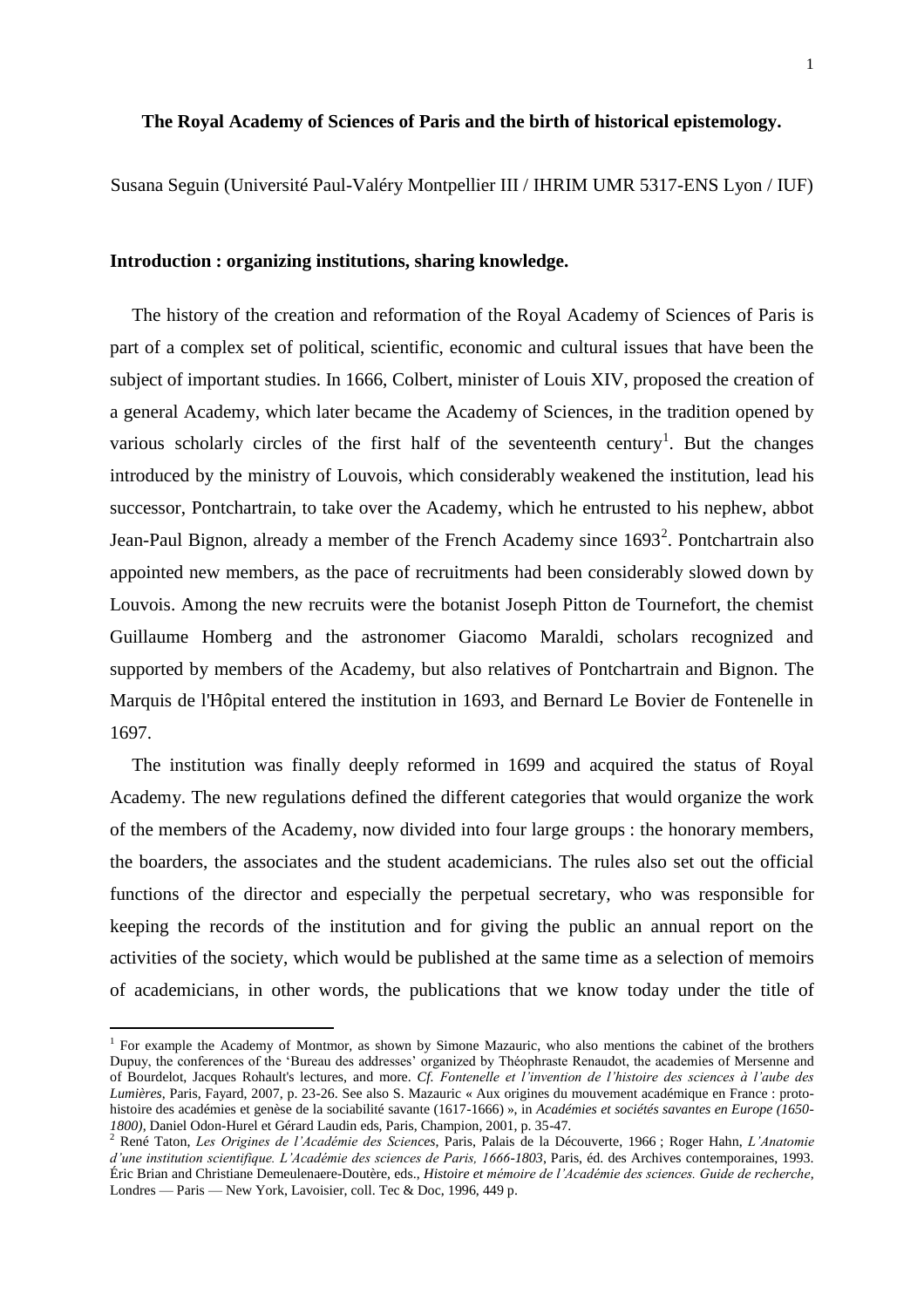*Histoire et Mémoires de l'Académie Royale des Sciences<sup>3</sup>, whose first volume appeared in* 1702 and would continue to be published almost continuously throughout the eighteenth century.

The birth of the Academy of Sciences is therefore a strong political gesture (the assertion of royal power engaged in the production of new knowledge), but also a fundamentally modern act : following the Baconian ideal, which would dominate research for a large part of the eighteenth century, it aimed to promote the progress of scientific knowledge, decided to produce its own journal that not only confirmed the break with the culture of academic secrecy initiated by the *Journal des Sçavans*<sup>4</sup>, but which in addition escaped the control of royal censorship, since it was the Academy which decided what would be published<sup>5</sup>. Finally, the Academy adopted French as the only language of publication, breaking definitively with the erudite and elitist tradition of Latin publication.

The choice of the perpetual secretary was not trivial either. As David J. Sturdy remarks, it is difficult to know whether Fontenelle was chosen as the figure who best corresponded to Bignon's ideal secretary for the Academy, with a view to reformation of the institution, or whether the functions envisaged by the rules had been modeled on the personality of Fontenelle<sup>6</sup>. Actually, Fontenelle had many talents. He was most notably a man of science, who mastered modern mathematics, publishing in 1727 of the *Éléments de la géométrie de l'infini*<sup>7</sup>, a work which, as Michel Blay has shown, imposed the notion of the infinite as an epistemological presupposition indispensable to the new scientific thought $8$ . He also knew how to be the wise interpreter of the different forms of knowledge in construction, and capable of transmitting this knowledge according to the aesthetic and intellectual codes of the most demanding readers, as he had proved in his *Entretiens sur la pluralité des mondes*,

í

<sup>3</sup> The exact title is *Histoire de l'Académie royale des sciences, année […] avec les Mémoires de Mathématique et de Physique pour la même année, tirés des registres de cette Académie.* The *Histoire* and the *Mémoirs* constituted separate sections of the publication, each with its own pagination. Hence they are usually referred to distinctly, a practice we will follow here. Hereafter, therefore, *HARS* refers to the *Histoire de l'Académie des sciences*; and *MARS* refers to the *Mémoires de l'Académie des sciences.*

<sup>4</sup> Founded by Denis de Sallo, under the protection of Colbert, the periodical was intended to make known the latest discoveries in science and the arts. Completely in French, it also responds to the desire to break with the tradition of secrecy that weighed on the work of scientists of the time. The first issue was published in January 1665 and would be very quickly followed by the publication of the first issue of *Philosophical transactions of the Royal Society* (March 1665).

 $<sup>5</sup>$  This is provided for in a letter of privilege from April 6, 1699. See Anne-Sylvie Guénoun, « Les publications de l'Académie</sup> des Sciences : le dix-huitième siècle », in Eric Brian and Christiane Demeulenaere-Doutère, ed., *Histoire et Mémoires de l'Académie des sciences*, *op. cit*., p. 113.

<sup>6</sup> David J. Sturdy, *Science and Social Status. The Members of the Académie des sciences, 1666-1750*, Woodbridge, The Boydell Press, 1995, p. **xxx**

<sup>7</sup> Fontenelle, *Éléments de la géométrie de l'infini*, Paris, Imprimerie Royale, 1727.

<sup>8</sup> Michel Blay, *La Naissance de la mécanique analytique. La Science du mouvement au tournant des XVII<sup>e</sup> et XVIII<sup>e</sup> siècles.*  Paris, PUF, 1992, and *Les Raisons de l'infini. Du monde clos à l'univers infini*. Paris, Gallimard, 1993. *Cf. Éléments de la géométrie de l'Infini*, Michel Blay and Alain Niderst eds, Paris, Klincksieck, 1995.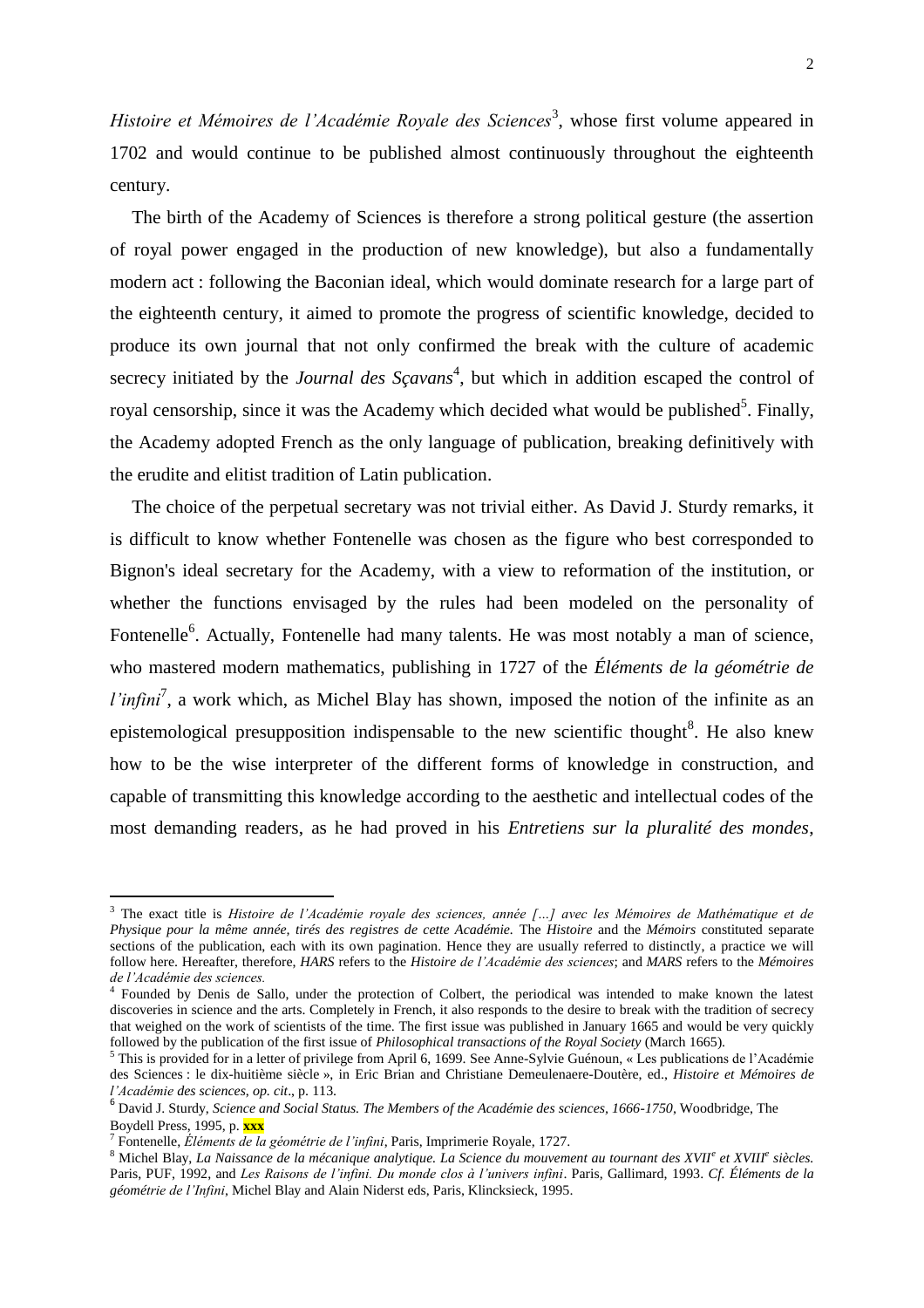whose success had gone well beyond European francophone elites<sup>9</sup>. But Fontenelle was also a true historian, able not only to record the progressive construction of the royal institution, but above all to draw from it the elements of a history of the human spirit (*esprit humain*) in a fundamentally modern dynamic<sup>10</sup>, as he had shown in the *Histoire des Oracles*<sup>11</sup> or in the *Digression sur les Anciens et les Modernes*<sup>12</sup> .

Article XL of Louis XIV's reforming regulation of 1699 imposed on the perpetual secretary the drafting of a "*histoire raisonnée*" – a rational account – of the annual activities of the Academy, and it was this project which would finally appear as the annual volumes of the *Histoire et Mémoires de l'Académie royale des sciences*. In addition, a letter of privilege granted the institution the right to print "the Daily Observations, and the annual relations of what has been done in the assemblies of the Academy and generally all that it wishes to produce in its name, as well as the other works, Memoirs, Treaties or Books of the individuals who compose it  $\left[...\right]^{13}$ . The Academy thus had great freedom of action, since it became its own publisher, which enabled it to meet the dual requirement of communication with a specialized public (the *Mémoires*) and with other readers (the *Histoire*), without fear of censorship and without need for external support, as would have been the case for the *Journal des savants*.

This task was all the more complex because the perpetual secretary did not really have a generic model on which to build his history. Some books of a historical nature were published during the first period of the Academy of Sciences, but they were essentially limited to a particular discipline, sometimes intersecting with research carried out within the Academy, but without systematically giving the complete history of the discoveries of the field of knowledge addressed<sup>14</sup>. For instance, Jean-Baptiste Du Hamel had published in 1698 the first volume of the *Regiæ scientiarum Academiæ historia*<sup>15</sup>, followed by a second volume in

 9 Fontenelle, *Entretiens sur la pluralité des* mondes, Paris, Veuve C. Blageart, 1686. The book was first translated into English in 1687 by John Glanville, *A Discovery of New Worlds*, London, Bentley and Magnes, 1687.

<sup>&</sup>lt;sup>10</sup> On the commitment of Fontenelle as Secretary of the Academy of Sciences in the Quarrel of the Ancients and the Moderns, see Simone Mazauric, *Fontenelle et l'invention de l'histoire des sciences*, *op. cit.*, p. 177-224.

<sup>11</sup> Fontenelle, *Histoire des Oracles*, Paris, G. de Luyne, 1686.

<sup>12</sup> Fontenelle, *Digression sur les Anciens et les Modernes*, Paris, 1687.

 $13$  Letter of April 6, 1699 quoted by Anne-Sylvie Guénoun, « Les publications de l'Académie des sciences : le XVIII<sup>e</sup> siècle », in Éric Brian et Christiane Demeulenaere-Doutère, dir., *Histoire et mémoire de l'Académie des sciences*, *op. cit.*, p. 113. All translated passages are due to the author.

<sup>14</sup> *E.g*. *Mémoires pour servir à l'histoire naturelle des animaux* by Claude Perrault, or *Mémoires pour servir à l'histoire des plantes*, by Dodart, published by the royal printing office in 1676. But most often the publications emanating from the first academy correspond to particular observations, or consist of a collection of some memoirs relating to a particular field, such as the *Divers ouvrages de mathématique et de physique. Par Messieurs de l'Académie des sciences* [Roberval, Frénicle, Huygens and Picard], Paris, Imprimerie royale, 1693. See Anne-Sylvie Guénoun, « Les publications de l'Académie des sciences : avant la réforme de 1699 », in Éric Brian et Christiane Demeulenaere-Doutère, eds., *Histoire et mémoire de l'Académie des sciences*, *op. cit.*, p. 107-112.

<sup>15</sup> *Regiae scientiarum Academiae historia, in qua praeter ipsius Academiae originem et progressus, variasque dissertationes & observationes per triginta annos factas, quam plurima experimenta & inventa, cum Physica, tum Mathematica in certum*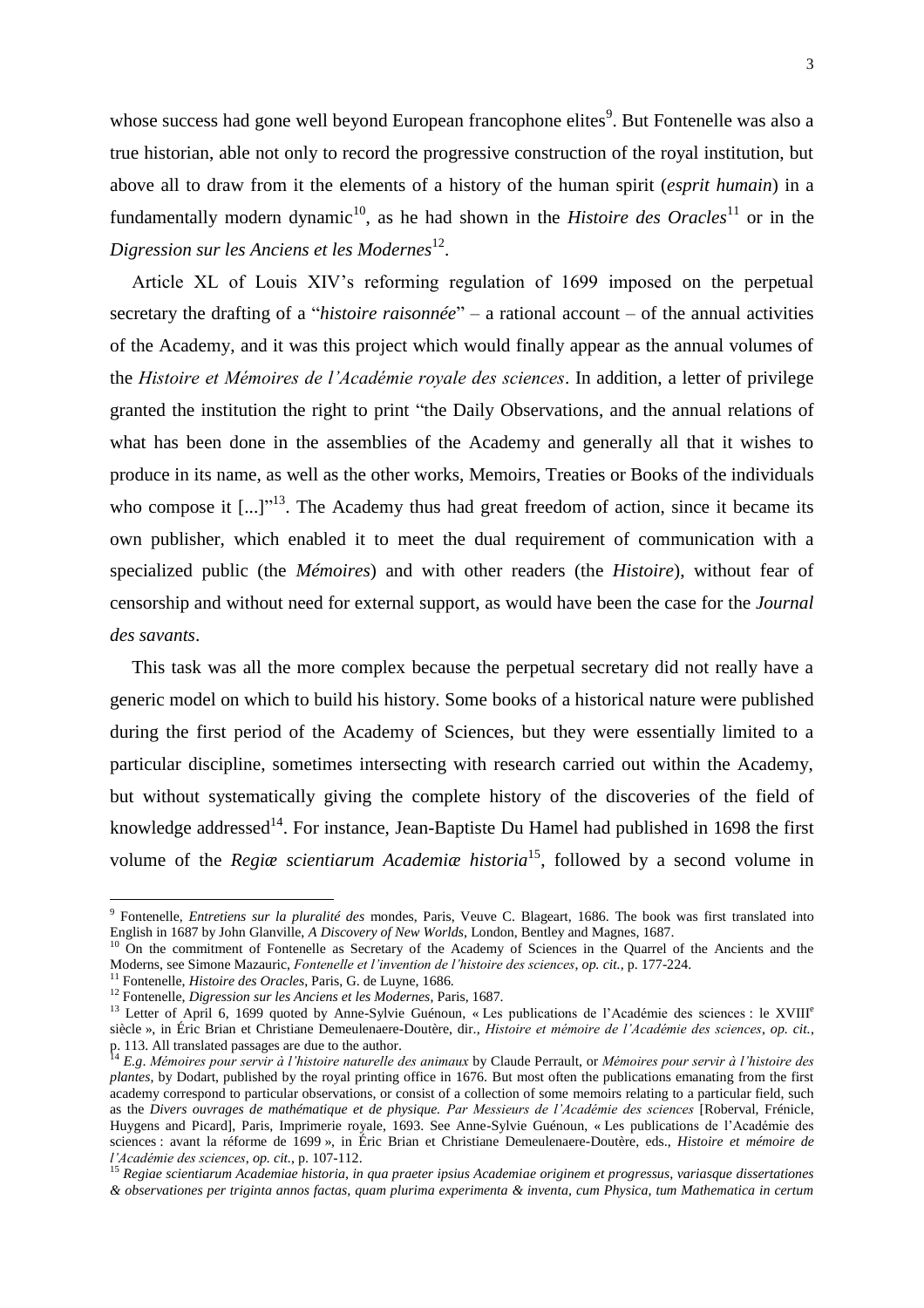$1701<sup>16</sup>$ . The book had the merit of describing the origins of the first Academy and outlining their main activities between 1666 and its reformation. But this was an extremely synthesizing retrospective work that had little impact upon Fontenelle's later approach.

Thus, for Fontenelle, the setting up of this publication, which he produced continually between 1699 and 1740, provided the setting within which Fontenelle was able to invent a modern history of the sciences, by organizing knowledge according to his own epistemology which offered a rational new way of systematizing the emergent disciplines.

### **I. Organizing new knowledge**

Each of the volumes of the *Histoire de l'Académie royale des sciences* is composed of two parts, contained in a single volume, but recognizable by their distinct pagination. The first part is that designated by the title of "History" ; the second is that of the "Memoirs", where the works presented by the members of the institution or sent by the foreign correspondents and approved by the Academy were collected. The publication of the memoirs is placed under the responsibility of the perpetual secretary, whose name is never mentioned, and it constitutes, as Fontenelle himself put it, a sort of appendix of original sources annexed to the historical account<sup>17</sup>.

Placed in the first part of the volume, the "History" of the Academy of Sciences thus constitutes a kind of overall presentation of the activities of scientists during a calendar year, offering the reader a general overview of the main discoveries made during this period and proposing a reading of the memoirs themselves. Thus conceived, the book is addressed to two audiences : those "who have only a mediocre tint of Mathematics and Physics"<sup>18</sup>, and the "deep philosophers" [savants profonds]<sup>19</sup>. The first group would begin with the general historical presentation, and if they so chose, would complete their reading by turning to the corresponding memoir, when there was one<sup>20</sup>; while the second group would pass directly to the more challenging memoirs. The book thus invites readers to go from the simplest to the most complex, and supposes not only some curiosity for the sciences, but also some basic

-

*ordinem digeruntur. Secundo editio priori longe auctior. Autore Joanne-Baptista Du Hammel, ejusdem Academiae Socio & Exsecretario*, Paris, E. Michallet, 1698.

<sup>16</sup> *Regiae scientiarum Academiae historia, in qua praeter ipsius Academiae originem et progressus, variasque dissertationes & observationes per triginta annos factas, quam plurima expérimenta & inventa, cum Physica, tum Mathematica in certum ordinem digeruntur. Secundo editio priori longe auctior. Autore Joanne-Baptista Du Hammel, ejusdem Academiae Socio*, Paris, J.-B. Delepine, 1701. It is actually a second augmented edition, which covers the years 1699 and 1700.<br><sup>17</sup> "The place of the Mamoirs hare is comparable to that of primary source documents which are someti-

 <sup>&</sup>quot;The place of the Memoirs here is comparable to that of primary source documents which are sometimes annexed to ordinary Histories," *HARS* 1699, « Préface », p. ii.

<sup>18</sup> *Ibid*.

<sup>19</sup> *Ibid*., p. iii.

<sup>&</sup>lt;sup>20</sup> Some articles in the *HARS* do not refer to a published memoir.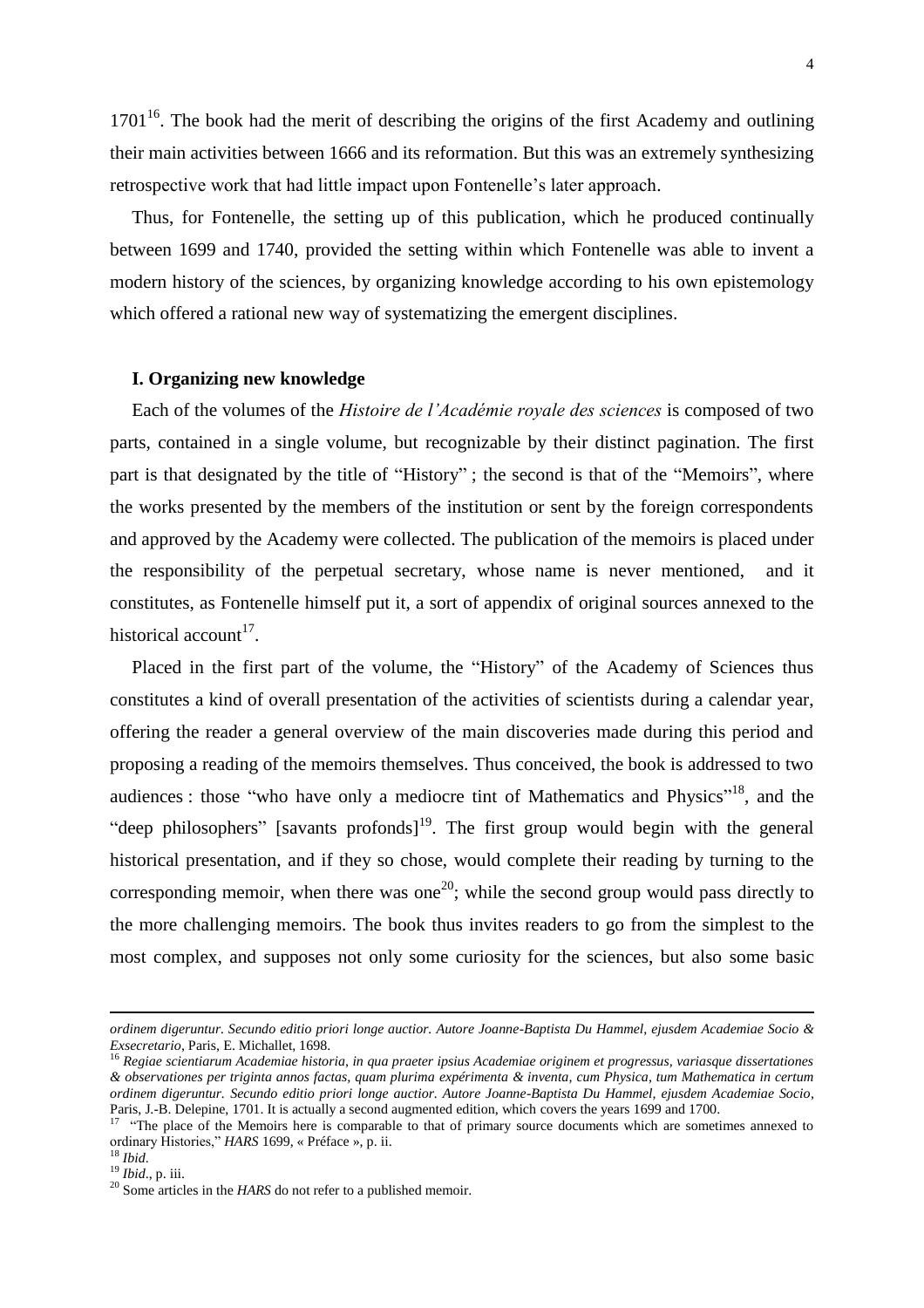knowledge in the matter, because, says Fontenelle, "those who have absolutely no scientific knowledge would do better to limit themselves to a more general overview, since whole treatises would be required were we to attempt an explanation that returned to the first  $elements$ <sup>21</sup>.

The historical section was, moreover, systematically divided into chapters corresponding to the scientific disciplines recognized by the Academy, grouped into two large sections, Physics and Mathematics. Most of them are fixed chapters corresponding to the disciplinary fields addressed by the academicians : the Physics section included general physics, anatomy (human and animal), chemistry, botany ; while the Mathematics section included algebra, geometry, astronomy, optics, acoustics and mechanics<sup>22</sup>. Roger Hahn sees in this division between mathematics and physics the sources that had formed these disciplines in the seventeenth century, one from the *quadrivium*, the other, a legacy of the Baconian approach to nature based on observation and experience<sup>23</sup>. It may be added that the distribution of these chapters takes the reader from the empirical sciences (Physics) to the abstract sciences (Mathematics) in a movement of increasing intellectual abstraction which establishes a sort of hierarchy between disciplines, starting with the most empirical subjects to finish with those which rest on pure reason. As Fontenelle himself says : "we will begin with physics, because it is easier and less abstract"<sup>24</sup>. This classification corresponds as well to the hierarchy of knowledge on which Fontenelle bases his theory of knowledge.

Actually, the historical part contains much more than just the summary of scholarly memoirs and the record of academic sessions. Fontenelle comments on, discusses, rewrites the theories expounded in the memoirs, introduces reflections on the conditions of the production of knowledge, and brings in themes from his personal work. Fontenelle's discursive strategy for the validation of the sciences of nature appeals to the double epistemological requirement of observation followed by experience. Each of these stages helps to enhance the degree of certainty of scientific knowledge. The meticulous and repeated observation of natural phenomena makes it possible to inscribe the discourse on nature in the register of the probable, and its status is progressively enhanced by accumulated validation. On many occasions Fontenelle insists on the necessity of repeating observations before

<sup>21</sup> *HARS* 1699, « Préface », p. ii.

<sup>&</sup>lt;sup>22</sup> Depending on the year, chapters on acoustics, optics, and mechanics may be missing from the HARS, just as there may be new chapters, such as catoptric, dioptric, and even geography (about the geographical measurements of the Ancients). The chapters in the "physics" section do not vary much.

<sup>23</sup> Roger Hahn, *L'Anatomie d'une institution scientifique. L'Académie des sciences de Paris, 1666-1803*, Paris, Éd. des Archives contemporaines, 1993, p. 77.

<sup>24</sup> *HARS depuis son établissement jusqu'en 1686*, t. I, p. 17.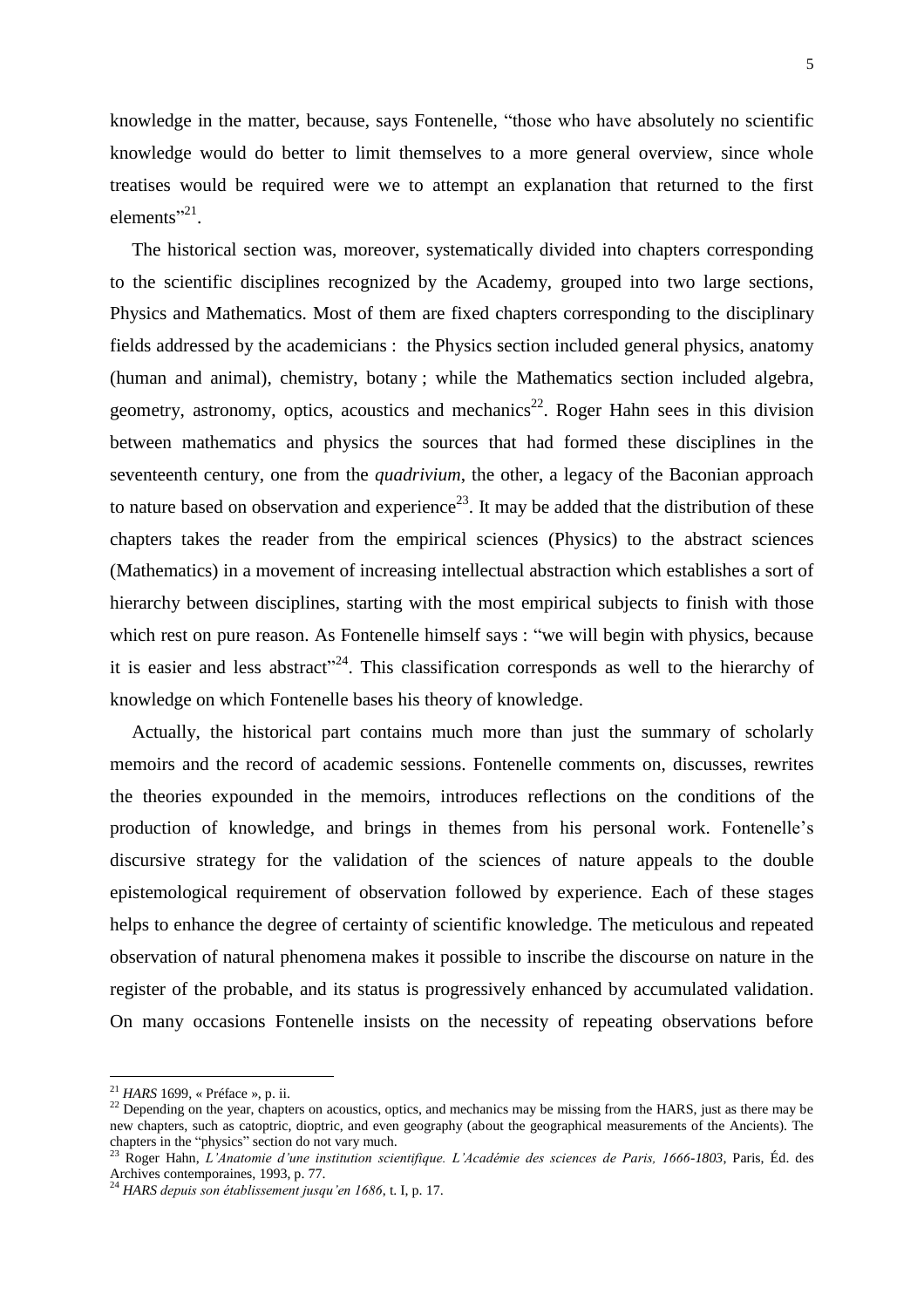drawing any general law. This is the case for instance when he comments on a memoir about the influence of the heart's fibers on the circulation of blood : "It is easy to judge how many observations would be needed to verify that thought. It is enough to propose it now, in the hope that it captures some glimmer of verisimilitude<sup>225</sup>. The functioning of experience should be conceived, not as a single phenomenon, but precisely as a perspective, or as a search for analogical relations between the various experiments and observations, explains Fontenelle. Only experience can definitely inscribe the discourse of nature in the register of the probable, even if this process is likely to take a long time to complete. This is what he says, when he comments on a memoir about a "petrified ox brain" : "Only experience can be allowed to attack a system as old, as natural, as necessary as one which establishes the brain for the principle of all animal movements". And further on he concludes : "We propose here only conjectures in need of confirmation by experience [...] It will only be by a large number of

singular accidents of the brain, compared to one another, that the workings of this organ might be determined, its extent and its limits; though such knowledge may prove unattainable"<sup>26</sup>.

Mathematics presupposes, on the contrary, abstraction, the elevation of the mind and the use of speculative faculties, essentially based on hypothesis and logical verification, which places the mathematical discourse in a degree of veracity that is substantially different from the disciplines categorized as "Physics" and based on observation and experimentation. In other words, "in geometry every possibility is a fact, but it is not the same in physics"<sup>27</sup>. The reason for this difference lies in the very nature of the object studied, because "geometry is subject to nothing in its hypotheses, only to a pure and simple possibility which is infinite and infinitely infinite in comparison with what exists, which is the object of physics<sup> $28$ </sup>. This does not mean that any mathematical system can be definitively proved: "one realizes all too often in mathematics, that what is not demonstrated with rigor, is not proven at all, and that there is no certainty if the proof is not complete<sup> $29$ </sup>, said Fontenelle. But the mathematician has an intellectual freedom that one could in certain points compare to the demiurgic aptitudes of artistic creation.

Thus, the norms of scientific discourse are subject to the various methods applied to the scientific study of a range of natural and abstract objects. The same goes for the organization

<sup>25</sup> *HARS* 1703, p. 14.

<sup>26</sup> « Sur un cerveau pétrifié », *Ibid.*, p. 26 et 27.

<sup>27</sup> « Sur le changement des acides en alkali », *HARS* 1717, p. 36.

<sup>28</sup> « Sur les rapports de densité de l'air », *HARS* 1716, p. 42.

<sup>29</sup> « Sur la construction des égalités », *HARS* 1708, p. 71.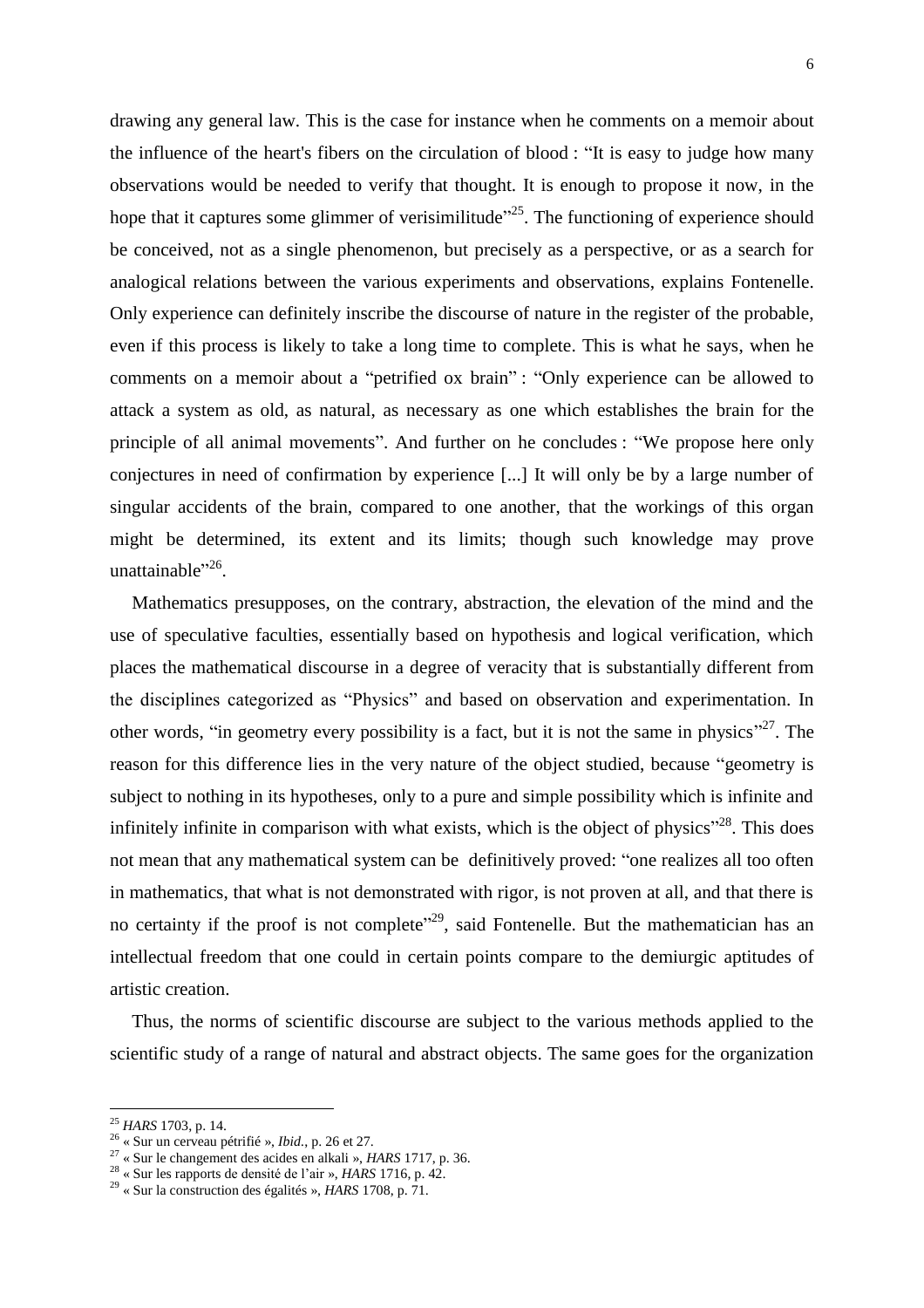of this knowledge when it comes to reporting it to the public, as is the case in the *Histoire de l'Académie royale des sciences*.

Each chapter of the *Histoire* presents a complex and often heterogeneous structure : a variable number of articles, more or less short, offering, without a clearly defined order, brief information, reviews of recently published works, scientific curiosities communicated by correspondents of the Academy in the provinces or abroad, reports of works presented to the members of the institution (which may or may not be published in the same volume), and reports of the working sessions of the academicians around scientific topics. Some of the texts mentioned in the volumes had not yet been published, and, similarly, some of the memoirs that appear in the second part of the volume are not are not commented on by Fontenelle. So, if the division into chapters according to the two main categories of Physics and Mathematics imposes a form of order on the whole, the organization of the chapters themselves does not seem to respond to any predefined chronological plan or set of themes.

The difference between the "Mathematics" and "Physics" sections is not quantitative, it is mainly of a qualitative nature. Indeed, the "Physics" section contains a heading that is completely absent from the "Mathematics" section. While the latter is composed exclusively of reports of memoirs published in the volumes of the *Histoire de l'Académie royale des sciences*, problems discussed in session or books on topics of interest to the Academy, the various chapters that form the section "Physics" include a special section, called "Observations" : "Observations of general physics", "anatomical observations", "observations of chemistry", etc. The pieces gathered under this sub-category are often very pleasant presentations, noting brief information concerning scientific curiosities communicated by the correspondents of the Academy in the province or abroad, accounting for exchanges of information between the academicians and their correspondents, summarizing works presented by the members of the institution (observations or experiments made in meetings), or commenting, in the informal tone of the conversation, on the discussions of the academicians regarding the latest scientific news<sup>30</sup>. The observations also include examples of scientific anecdotes, which are often accompanied by general considerations about the importance of observation, or about the difficulties associated with knowledge of nature, as well as other themes. The "observations" thus constitute the part of the *Histoire* where Fontenelle is the most free to choose the subjects exposed, and the discursive modalities

<sup>&</sup>lt;sup>30</sup> See for example a series of observations about the ability of some animals to survive without food, which reproduce a conversation in which intervene successively Jean Gallois, Jean-Baptiste Du Hamel and Maraldi. HARS 1706, « Diverses observations de physique », II et III, p. 5 et 6.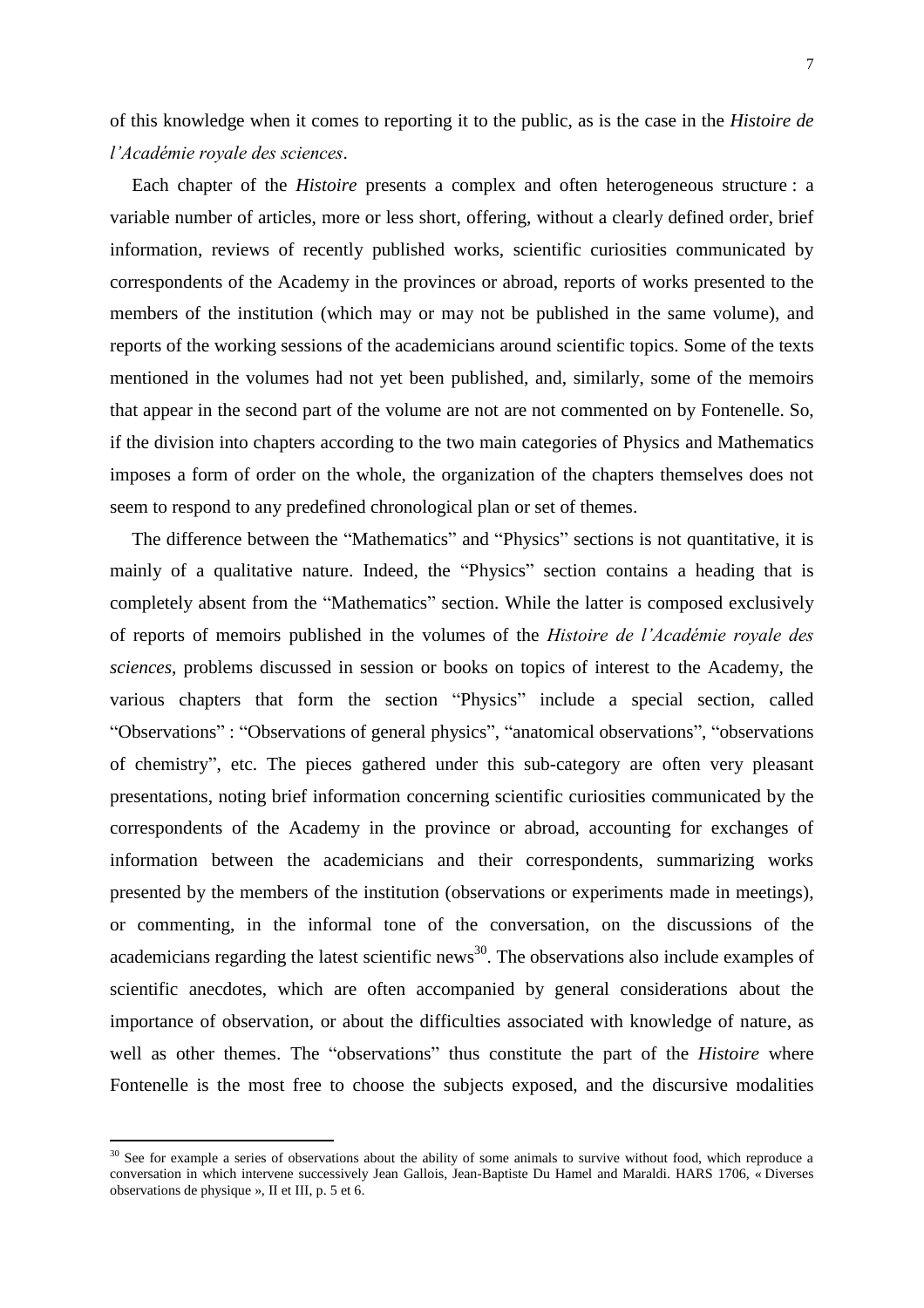according to which they will be approached. The fact that Fontenelle favors the informal treatment of academic facts in "observations", or that he decides to summarize and comment on one or more memoirs in a report, are examples of the strategic choices he made. They need to be studied as a structured whole, giving coherent expression to a particular outlook.

Among the other structural choices, the first and most obvious is the possibility of not reporting on the work of academicians, and replacing it instead with important work done outside the Academy. At first sight, Fontenelle respects what the preface of 1699 indicated :

When [...] a matter contained in the Memoirs was in itself so intelligible that it could not be made clearer in the History, we have spared the useless trouble of repeating  $it<sup>31</sup>$ .

According to this principle, many memoirs deserve only summary references. One case in point is the "big collection of Mr. Mery's observations on hernias":

It is given to the public, because it has been thought a useful practical example ; but we do not make an excerpt from it in this history, because the matter is of itself sufficiently intelligible, and because it would not be to the taste of those who seek only the brilliancy of theory, and systems.

For the same reasons, nothing is said here about observations on several dropsies, made by M. du Verney<sup>32</sup>.

Most often, the references are even more succinct : "We refer entirely to the Memoirs, two writings of M. Winslow on the circulation of the blood in the fetus and the extract from various Memoirs of M. Sarrazin on the muskrat $33$ . On each such occasion, a marginal note refers the reader to the appropriate section of the *Memoirs*. In the end, we see that fewer memoirs are subject to a report than we might have expected. Fontenelle says of such texts that they "do not contain anything difficult to understand, nor that gives new views for Systems<sup>34</sup>; or that the subject does not seem worthy of mention as a significant contribution to the history of the Academy, or to the history of human discoveries.

These purely formal observations show that, even if the Academy of Sciences as an institution decided on the publication of a dissertation, its perpetual secretary would sometimes choose not to give an account of it in the historical part, thus choosing to ignore the work of a colleague. It is true that the "Preface" of 1699 had announced that,

When a matter could not be turned in another way, and treated less thoroughly than it was in the Memoirs, which sometimes happens in the case [...] of demonstrations of

<sup>31</sup> *HARS* 1699, « Préface », p. iii.

<sup>32</sup> *HARS* 1701, p. 56.

<sup>33</sup> *HARS* 1725, p. 28.

<sup>34</sup> *HARS* 1699, « Préface », p. iii.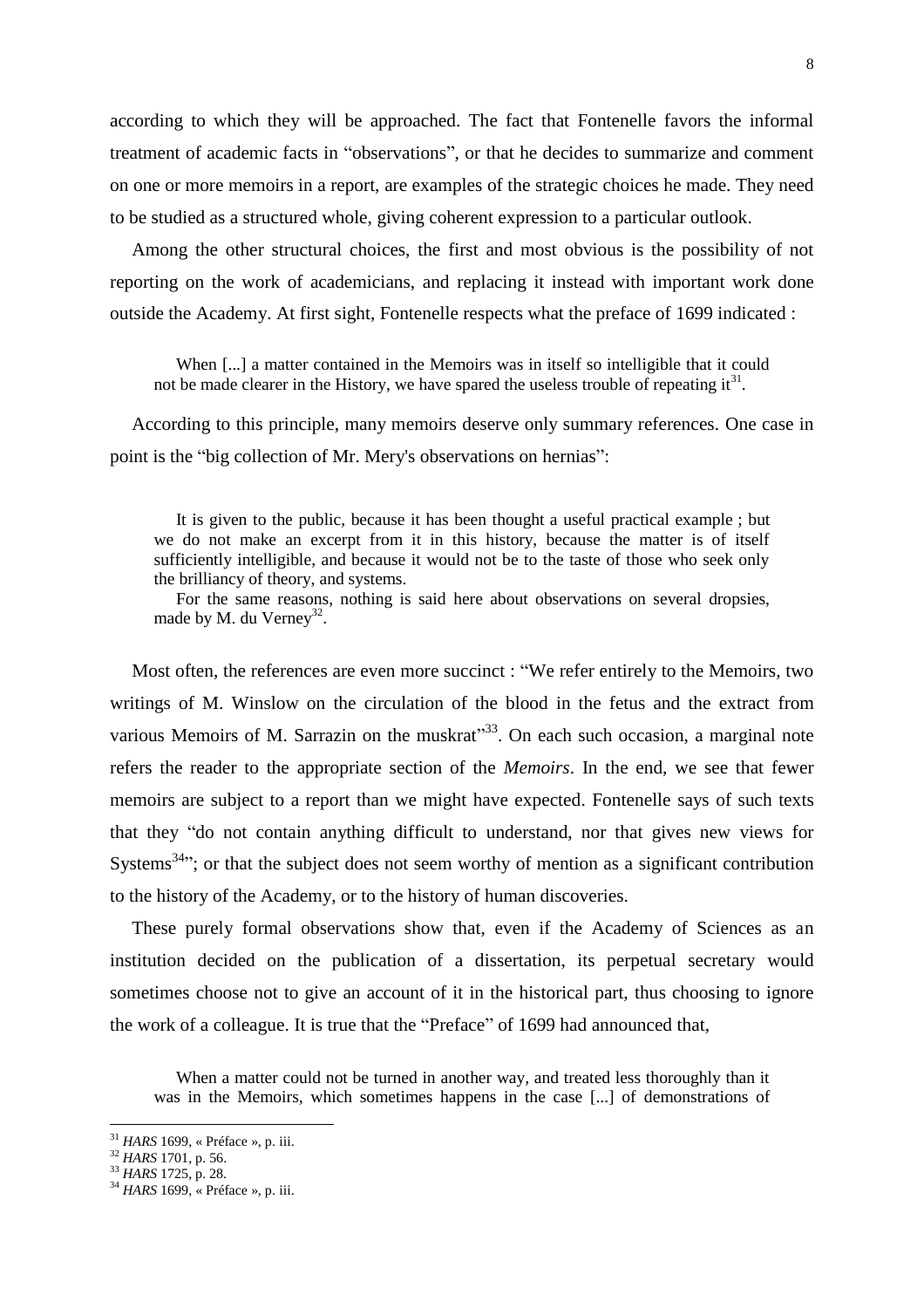geometry and algebra, it has been passed over in silence, unless there is reason to remark on some historical progress that has been made in the matter<sup>35</sup>.

But it is not precisely the clarity of the demonstration that explains the silence of Fontenelle with regard to certain works by his colleagues. This is the case for example of a memoir by Pierre Rolle<sup>36</sup> published in  $1703^{37}$ , and for which there is no extract or even a mention in that year's *Histoire de l'Académie royale des sciences*. The silence is due to the author's engagement with Jean Gallois in the fight against the « infinitarians » [*infinitaires*] whom Rolle accused in his memoir of obscuring geometry by errors unworthy of this noble discipline. Fontenelle would not comment further on the other memoirs of Rolle or Gallois, referring to them only in a very summary way. It thus appears that Rolle's memoir against the geometry of the infintarians did not seem to Fontenelle important enough to notice. This dissertation is a work of the Academy, but because of Fontenelle's choice, it is not part of its history. His only reference to the case occurs in an "Avertissement" placed at the head of the volume of 1704 where, in a different typography and using elliptical and impersonal formulations, he noted that:

*In the Memoirs of 1703, page 312, a piece by M. Rolle, entitled Of the New System of* the Infinite*, was printed. The reflections that various persons have made on this writing, on the principles advanced therein, and on the consequences that might be drawn from it, oblige us to state that, although it is among the other works intended for printing by the*  Academy, its intention has never been to adopt anything that can be found there<sup>38</sup>.

The absence of comment remains exceptional. Certainly, Fontenelle failed to make some reports, but usually only on writings that could be described as minor work. On the whole, he fulfilled his obligations to the institution, reporting on memoirs or works he could not ignore. But the official character of the *Histoire de l'Académie royale des sciences* did not prevent Fontenelle from making his opinion heard on certain delicate subjects, or from effectively effacing them from the records. Even if he was not supposed to express personal opinions, the secretary of the Academy was able to use the flexible structures of the academic reports to advance his vision of the history of the construction of knowledge.

# **II. Organization of knowledge and epistemological history.**

<sup>35</sup> *HARS* 1699, « Préface », p. iii.

<sup>&</sup>lt;sup>36</sup> Pierre Rolle (1652-1719), was a student academician in astronomy in 1685, then a boarder in geometry in 1699, the first holder appointed by Louis XIV. He became a veteran boarder a few months before his death.

<sup>37</sup> « Du nouveau système de l'infini. Par M. Rolle », *MARS* 1703, p. 312-344.

<sup>&</sup>lt;sup>38</sup> HARS 1704, « Avertissement ». Italics in the original.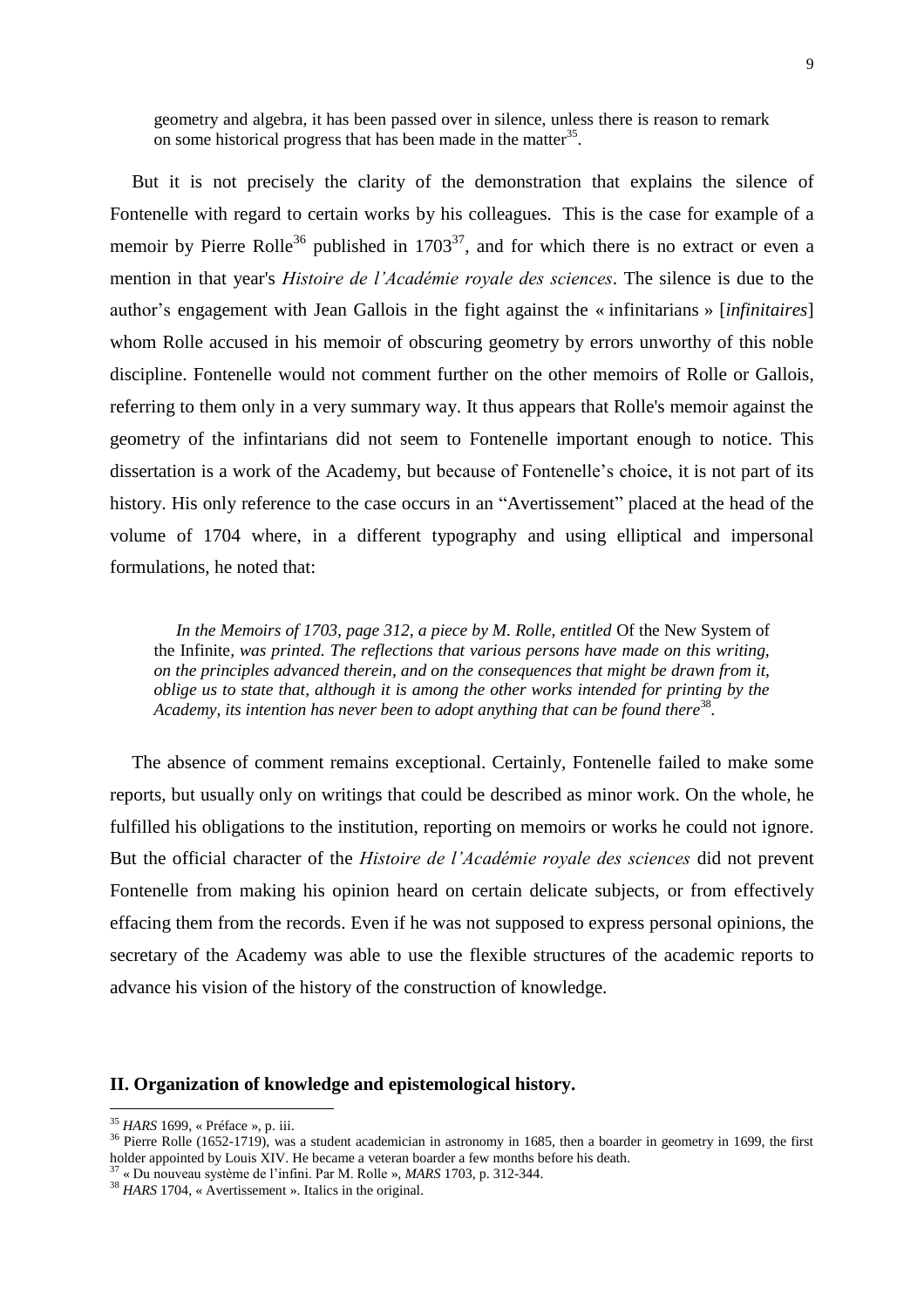Fontenelle gives only a few lines to pieces he considers unreliable, while he examines other information, including some memoirs, in very long commentaries. Thus, on a letter received from Cadiz in 1703, mentioning a strange phenomenon on the sea: "for fifteen nights in a row was observed all over the brilliant sea a clear light, almost like liquid phosphorus". It was even claimed that "the water of the sea carried in bottles, produced the same lighting effect in the dark, and that a few drops poured on the ground shone like sparks of fire"<sup>39</sup>. The conclusion of Fontenelle is brief and clear : everything is false. "The Academy believes it as important to disabuse the public of false marvels, as it is to announce true ones<sup>740</sup>. Though such information deserves only a small paragraph in the "observations", a memoir by Varignon on the "formation of spirals" inspires a long report, in which Fontenelle praises "the great advantage of Modern geometers over the Ancients"<sup>41</sup>.

We also note that some topics come back regularly, not only from year to year but within the same volume. This practice makes it possible to reconstruct real series within the chapters and in the duration of the volumes, and to follow the discussions around a particularly important or controversial issue for a given period. In such cases, Fontenelle habitually mentions in the opening of his account the state of the question in the preceding volumes, and refers, in a footnote, to the different articles in the History or to the memoirs in which the question has already been analyzed. Thus, for example, one can follow the different opinions concerning the circulation of the blood in the fetus $42$ , the nature of fossil shells and the origin of mountains<sup>43</sup>, or the discussions around the origin of monsters<sup>44</sup>, to take only a few examples of thematic series in the domain of "physics".

We know the importance that Fontenelle attached to the history of the various scientific disciplines as a way of perceiving the evolution of the human spirit. As he affirms in the *Éloge* of Montmort :

He had been working for a while on a *Histoire de la Géométrie*. Every Science, every Art should have its own history. It is very agreeable, and this pleasure contains a great

<sup>39</sup> *HARS* 1703, « Diverses observations de physique générale », X, p. 22.

<sup>40</sup> *Ibid.*

<sup>41</sup> « Sur les spirales à l'infini »*, HARS* 1704, p. 47-57, in particular p. 53. Also « Nouvelle formation de spirales », *MARS* 1704, p. 69-131.

 $42 \times$  Sur la circulation du sang dans le fœtus », *HARS* 1739, p. 4-14. Fontenelle reviews the memoirs published on the subject since the reformation of the Academy, in 1699, 1701, 1703, 1717, 1725 and finally in 1738.<br><sup>43</sup> «Diverses observations de physique générale»,  $HAPS 1703$ , NL, p 22.24 · «Div

<sup>«</sup> Diverses observations de physique générale », *HARS* 1703, XI, p. 22-24 ; « Diverses observations de physique générale », *HARS* 1706, X, p. 9-11 ; « Sur l'origine des montagnes », *HARS* 1708, p. 30-33, « Sur le crystal », *HARS* 1708, p. 33-34, and p. 34-35 ; « Sur l'origine des pierres », *HARS* 1716, p. 8-16 ; « Sur des empreintes de plantes dans des pierres », *HARS* 1718, p. 3-6 ; « Sur des coquilles fossiles de Touraine », *HARS* 1720, p. 5-9.

<sup>44</sup> Fontenelle refers to the numerous memoirs and reports published on the subject in the article « Sur les monstres », *HARS* 1740, p. 37-50.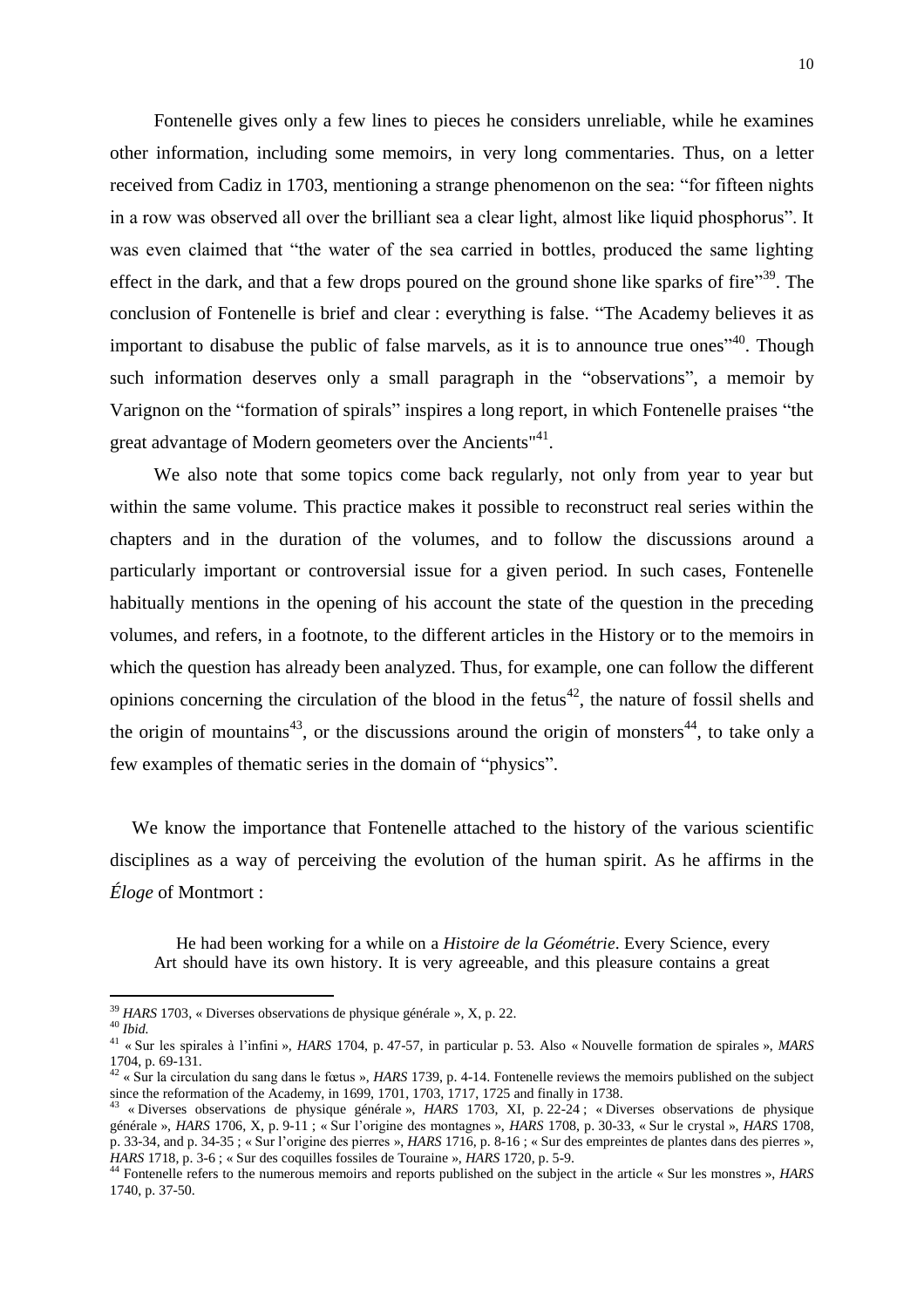deal of instruction, to see the road which the human mind has followed, and to speak geometrically, that kind of progression, the intervals of which are at first extremely great, and then naturally draw ever closer together<sup>45</sup>.

The *Histoire de l'Académie royale des sciences* gives the author the opportunity to contribute to this work, as shown by the existence of the thematic series mentioned above. Certainly, the result constitutes only chapters within the history of a given discipline, and not a history of every discipline. But Fontenelle was aware of his limits, and did not claim to propose a historical synthesis of physics, anatomy, or mathematics. The *Préface sur l'utilité des mathématiques* was already perfectly clear in this sense :

The Academy of Sciences has so far taken Nature only in small parts. No general system is constructed, for fear of falling into the error of precipitous systems, to which the impatience of the human spirit is only too readily inclined<sup>46</sup>.

This famous statement has always been interpreted as an epistemological principle governing the elaboration of a general theory of the knowledge of nature. But the elaboration of this general knowledge is inseparable from the production of a historical discourse on nature, of which the *Histoire de l'Académie royale des sciences* is one of the first examples. Fontenelle actually rejects dogmatic systematizing, even though that view does not prevent him from advocating the collection of the scattered elements which necessarily constitute this knowledge and which will make it possible, step by step, to constitute the memory of the discoveries of which the human mind is capable, and with which scholars will one day be able to write the history of the different scientific disciplines :

The time may come that we will be able to join these scattered limbs into a regular body; and if they are as we would wish them to be, they will in a sense assemble themselves spontaneously. When several separate truths exist in sufficient number, their relations and their mutual dependence strikes the mind so vividly that, after having been detached by a kind of violence from one another, they seem naturally to gravitate together $47$ .

Fontenelle manifests the same conviction in the volumes of the *Histoire de l'Académie royale des sciences*, and in his work as historian and regulator of scientific methods and practices. Each account, each disciplinary chapter, can be seen as one of those "separate truths" which, though interesting in themselves, do not in themselves constitute sure knowledge. But, on the other hand, a sufficiently long series of articles may offer to the mind

<sup>45</sup> *Éloge de Montmort HARS* 1719, p. 92.

<sup>46</sup> *HARS* 1699, p. xix.

<sup>47</sup> *Ibid.*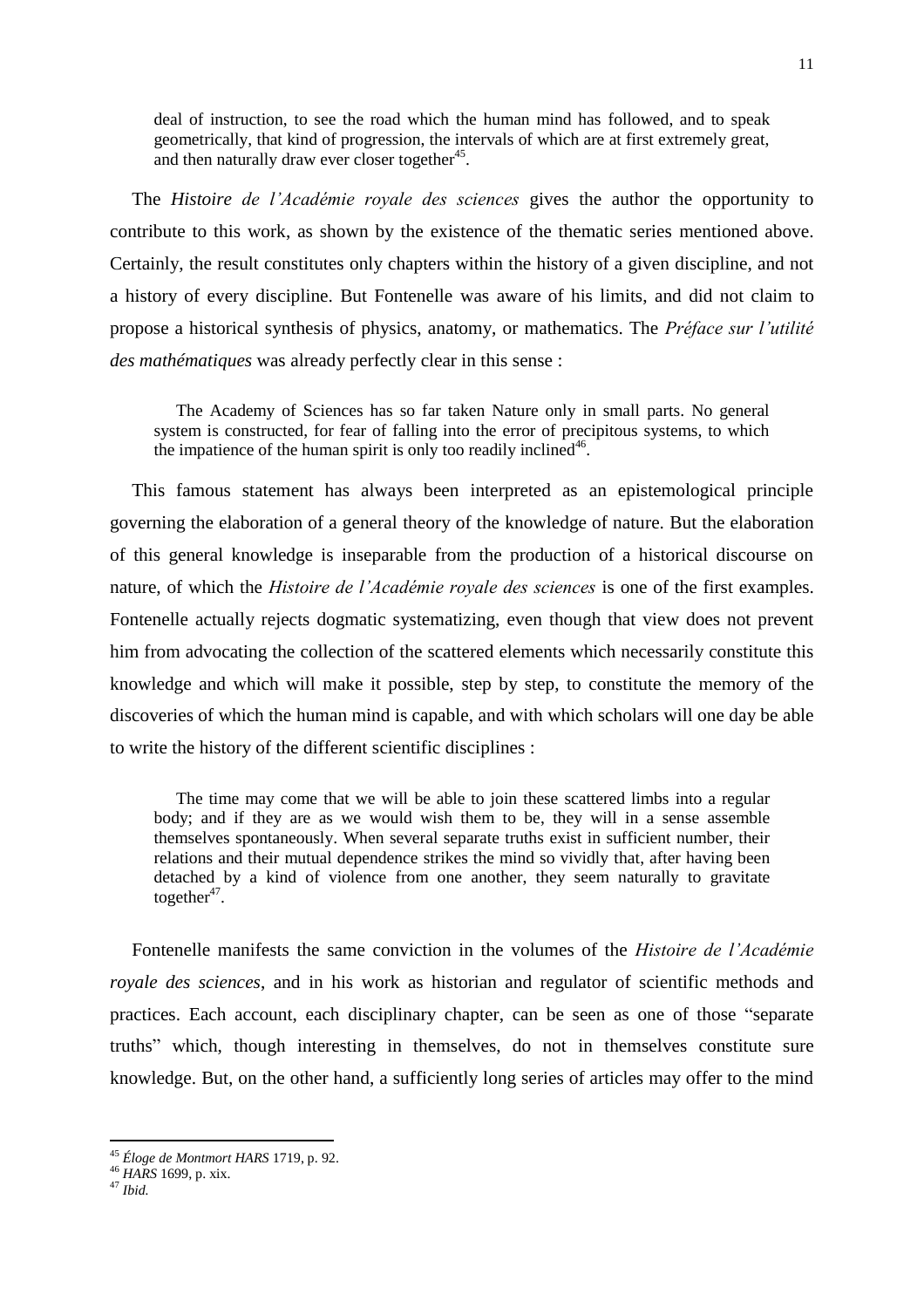a more secure form of knowledge, based on constants, on relations between isolated facts: in other words, based on laws.

This principle makes it possible to explain Fontenelle's historical practice in a different way and to see the processing of accounts as something other than the construction of the memory of the institution. The paratexts (notes and marginalia) that characterize the different articles of the *Histoire de l'Académie royale des sciences* written by Fontenelle weave relationships between the different "separate truths", until these truths appear in number sufficient to be able to propose a new certain knowledge. It is besides Fontenelle himself who gives us this key, when, at the end of his term in office as secretary, he proposes some articles of synthesis on the big questions which traversed the *History*. We can mention the article entitled "Sur les monstres" that Fontenelle published in 1740, and which, besides the historical review of the theme, analyzes several new memoirs: so that "the whole could be more easily seen at a glance<sup>148</sup>. He proceeds in the same way on the question of the circulation of blood in the fetus, in a synthesis that he published in 1739, taking up two memoirs by Louis Lemery published in the same volume<sup>49</sup>. The opening of the article explains the importance of the issue:

This question has occupied the Academy since its reformation in 1699\*. It was continued in 1701\*, in 1703\*, in 1717\*, and finally in 1725\*, and although so often and so continuously agitated, the matter remained rather undecided, not by the obstinacy of a vanquished party which refused to surrender, but because the weakest party indeed was not entirely defeated. [...] It would be best for all such questions, including those just enumerated, to be consulted in their original settings because we believe we must spare the reader a long and tiring repetition of a hundred things already said, and most of them more than once<sup>50</sup>.

The report then extends over a dozen pages, most of which is reserved for the history of the controversy, and, above all, the presentation of the hypotheses defended by the two camps (Lemery against Méry and later Winslow), punctuated by many marginal references to reports published in the various volumes of the *Histoire*. The presentation that Fontenelle makes of the memoir which serves as his point of departure thus problematizes the history of the debate, as if this were the most propitious ground upon which to seek a resolution. Then, after showing what has been settled in the matter, he concludes :

<sup>48</sup> *HARS* 1740, p. 35.

<sup>49</sup> « Sur le trou ovale. Premier mémoire », *HARS* 1739, p. 31-50 ; « Sur le trou ovale. Second mémoire », *Ibid.*, p. 97-118.

<sup>50</sup> « Sur la circulation du sang dans le fœtus », *HARS* 1739, p. 4. Asterisks refer, in the margin, to memoirs and accounts dealing with the issue for each of the years mentioned.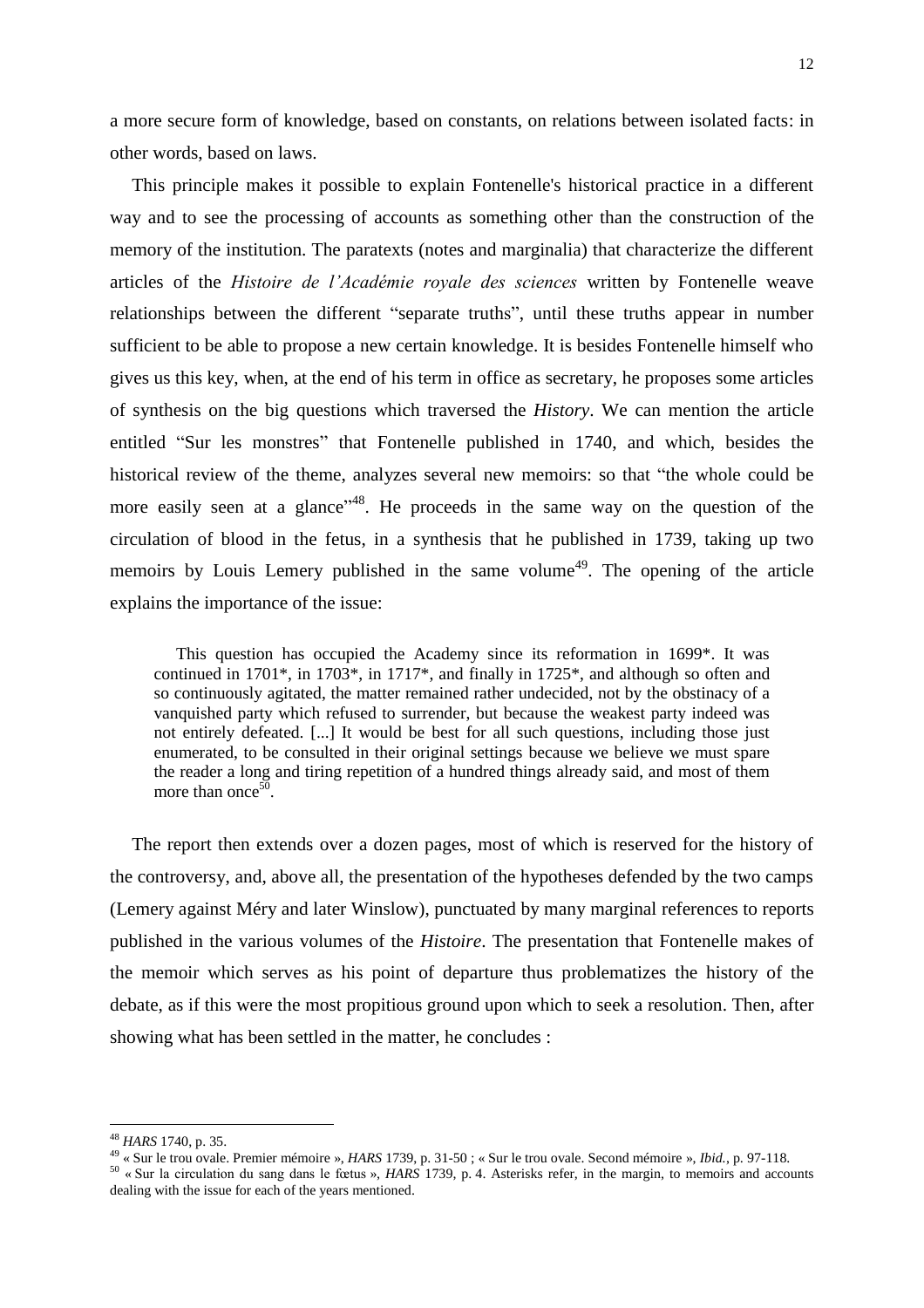If the light that we have just shed on the question of the circulation of the blood in the fetus could finally resolve it, this example would help to prove that the debates of philosophers, though protracted, are not never-ending, and that instead of reproaching them with their uncertainties, we should praise them for the wise patience with which they wait on the necessary clarity<sup>51</sup>.

Thus an episode in the great history of human anatomy offers several lessons to the reader : first, the increasingly precise knowledge of how maternal blood passes into the body of a child, which is an achievement of Science. But equally important, if not more, a methodological and epistemological lesson : there is no absolute knowledge in itself, especially in physics ; science is built over time in successive "chapters" and requires the patient work of the historian, able to establish a relationship between the "separate truths" which, through their meticulous confrontation, allows an institution like the Academy to build up an ever more secure truth. Fontenelle's *Histoire de l'Académie royale des sciences* aspires to participate, through patient discursive work, in the progressive construction of these truths.

The form taken by the *Histoire de l'Académie royale des sciences* corresponds perfectly to the principles on which Fontenelle bases the very possibility of scientific knowledge, particularly as regards the broad category of 'physics'. The knowledge of nature is based on the possibility of discovering relationships between singular natural phenomena. This work, put into practice in everyday writing, can be appreciated only over time, and the construction of scientific knowledge is combined with the progressive historical narrative of the "history of the human mind $^{52}$ .

Indeed, the elaboration of scientific discourse benefits from the serial treatment adopted by Fontenelle. Admittedly, this approach results from a generic constraint (the historical model), as well as the scientific policy of the Academy, eager to build up the history of its discoveries as a story of scientific conquests. But the choice in the presentation of the reports, and the system of references by which Fontenelle weaves together the threads of this story, confirm the epistemological attitude that characterizes the whole of Fontenelle's work : scientific knowledge is a historical production, built on the denunciation of errors, in search of the principles that ground truth. This essentially discursive conception of knowledge about Nature seems to reflect the influence of Gassendi's thought, which has been explained by Olivier Bloch in the following terms:

Our concepts are not essences : they are human works, just as the thought that shapes them is human; they contain nothing but what has been produced by experience and reasoning, that is to say, the more or less definite and more or less rich series of attributes

<sup>51</sup> *Ibid.*, p. 13.

<sup>52</sup> Jean Dagen, *L'Histoire de l'esprit humain dans la pensée française de Fontenelle à Condorcet*, Paris, Klincksieck, 1977.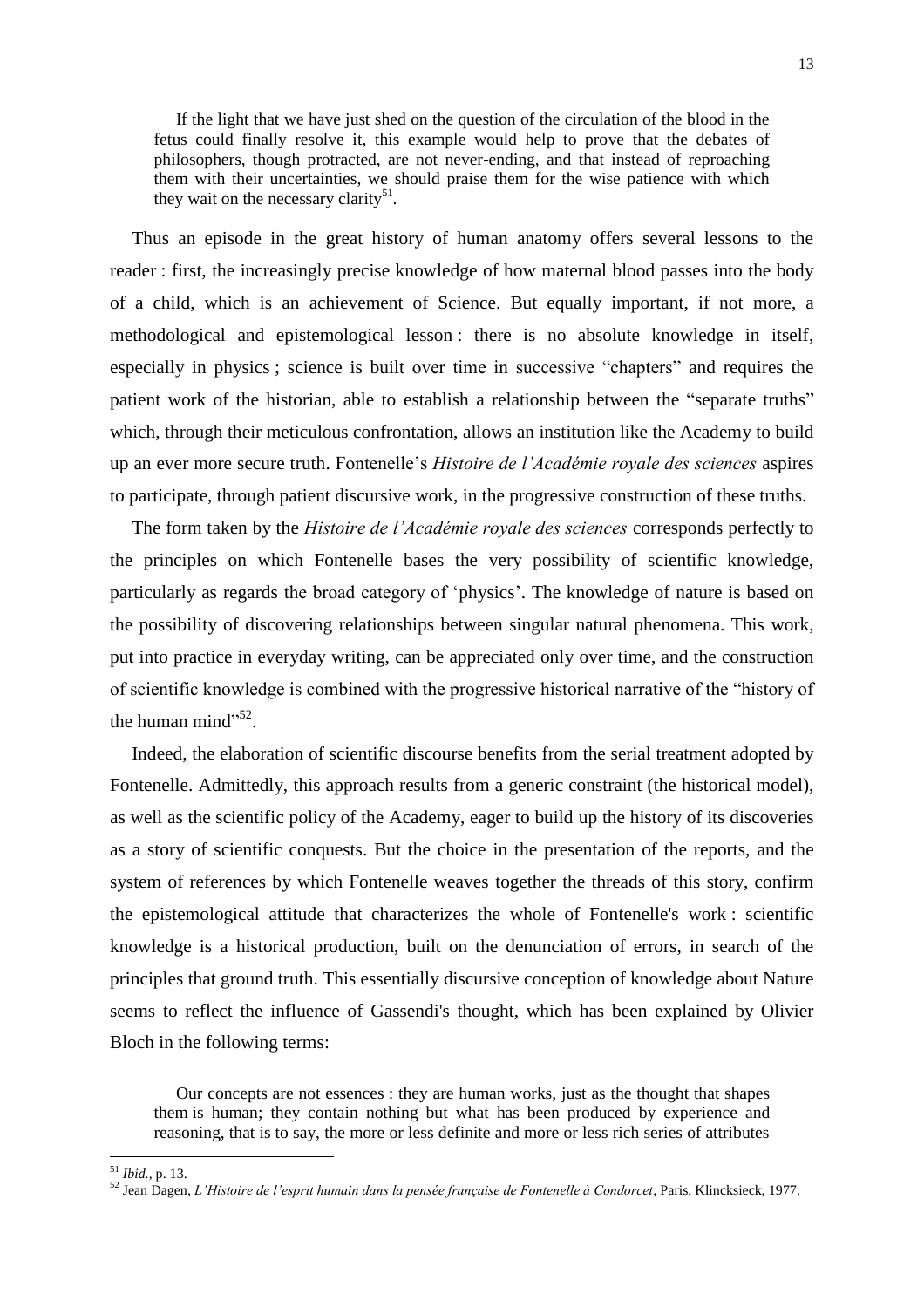and accidents of the thing which we seek to know. As such, they only ever represent one stage in the progress of knowledge, and their content is a function of the degree we have reached in that indefinite process<sup>53</sup>.

To Fontenelle, the empirical study of nature does not produce a self-sufficient structure (capable of grasping and fully interpreting the reality in question, as is the case with mathematics), but it is a necessary step in the elaboration of conceptual instruments allowing the interpretation of Nature, the ultimate goal of scientific inquiry. The discursive organization of knowledge thus becomes an analytical structure essential to the elaboration of authoritative knowledge: "Every subject exactly considered becomes infinite, and the attention we pay to it acts as a sort of microscope, which magnifies and multiplies it always, in proportion as our knowledge of it becomes more perfect"<sup>54</sup>.

Fontenelle thus operates a reversal of epistemological perspective that distances his thought from that of Descartes: in the discourse on nature proper to scientific knowledge, it is impossible to "dismiss the facts" in the Cartesian manner. As in Gassendi's work, it is not the principles that make possible the construction of knowledge, it is knowledge in construction by discourse that reveals the laws. The epistemological, rhetorical, aesthetic, even stylistic attitude of the *Histoire* help to make meaning. The choice of observations, the use of the principle of analogy as a form of experience of thought; these are the sorts of choices that render empirical knowledge unstable and subject to criticism. Fontenelle felt he could not offer a definitive history of 'science' because he was conscious that such knowledge was as yet far from securely established. But he hoped that his history of the imperfect pathway towards proper 'science' would constitute a corrective to methods and practices, and thus make the realisation of the ideal more likely in the future. these are the sorts of choices that have to be made for a form of empirical knowledge that is never definitive<sup>55</sup>.

## **Conclusion:**

 $\overline{a}$ 

Fontenelle inscribes nature and discourse on nature in a constant dynamic tension, opening wide the perspectives of the progress of knowledge, and makes of this movement the object of an aesthetic but also an intellectual pleasure totally breaking with the Christian vision of the

<sup>53</sup> Olivier Bloch, *La Philosophie de Gassendi. Nominalisme, matérialisme et métaphysique*, La Haye, M. Nijhoff, 1971, p. 113-115.

<sup>54</sup> *HARS* 1706, « Sur la formation de la voix », p. 15.

<sup>55</sup> M.S. Seguin, « Le statut discursif de la Lune entre fictions et mathématiques dans les écrits de l'Académie des Sciences », dans *La Lune au XVII<sup>e</sup> siècle,* sous la direction de Chantal Grell, Turnhout, Brepols, 2014, p. 185-202.